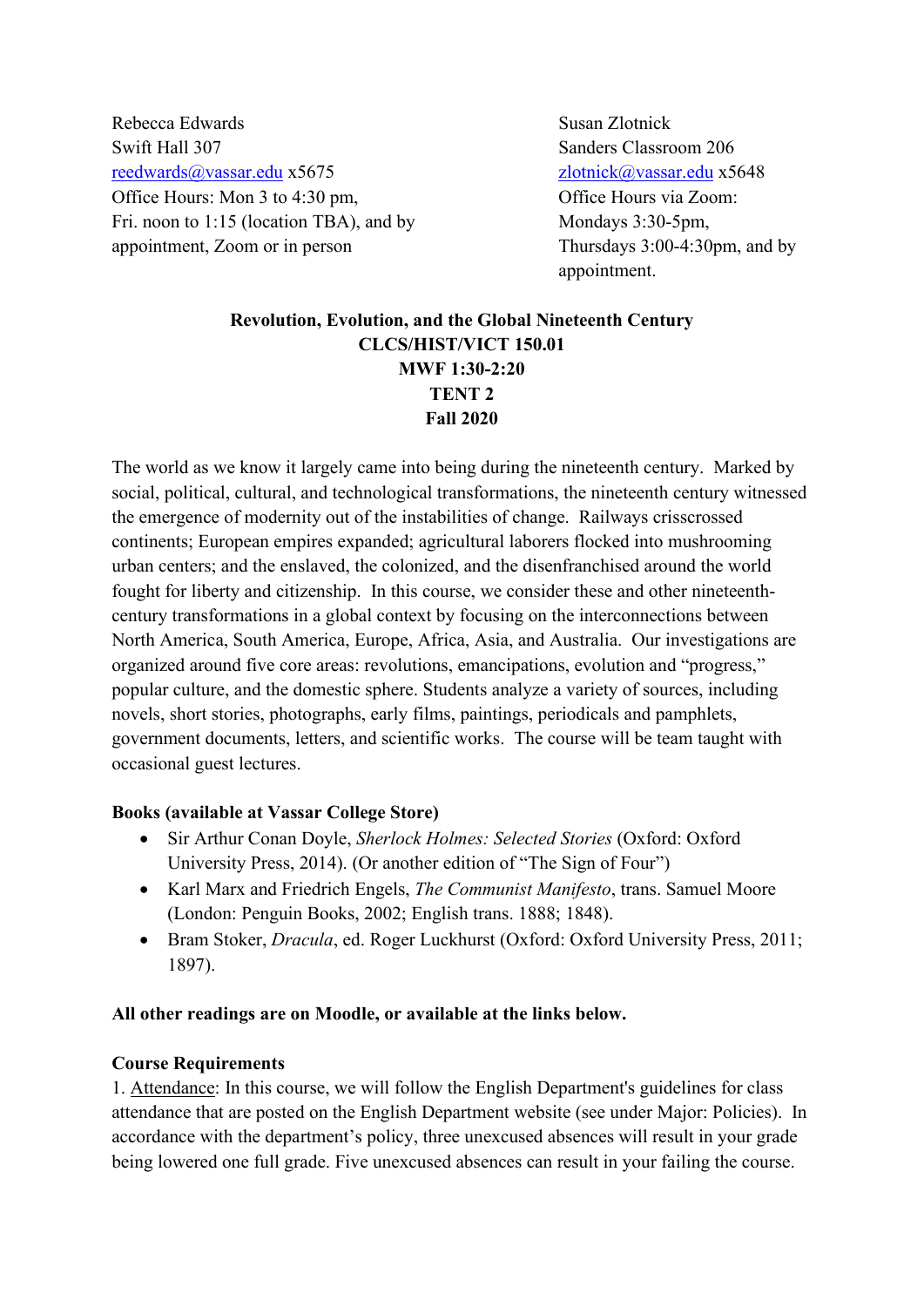Only the Dean of Studies Office or Health Services can provide you with an official excuse for an absence. Exceptions are made for religious observation. Please notify us in advance if you will be absent due to a religious holiday.

2. Assignments: Each student will be responsible for two short writing assignments, two essays, four Moodle posts, and a small research assignment that asks you to explore a nineteenth-century US presidential election. All written assignments must be submitted to pass the course. Every student is allowed three grace days over the course of the semester, but extensions beyond the three grace days must be approved by the Dean of Studies Office. (As a tribute to nineteenth-century union battles for the five-day work week, the weekend counts as one grace day.) In the absence of extensions or grace days, late assignments will be penalized, and those over a week late receive a failing grade.

3. Grading:

Class Participation 25% Short analysis due either 9/9 or 9/14 (5%) Short analysis due 9/25 (10%) Four Moodle posts, due 10/5, 10/19, 11/30, and either 12/7 or 12/9, total of 10% Report on the nineteenth-century election, 5% Midterm essay due Sunday 10/25 by midnight, 20% Final essay due Sunday 12/13 by 8 pm, 25%

4. Class conduct: You are expected to keep up with the reading and to participate intelligently and productively in the class discussion.. As a courtesy to the class, all cell phones should be turned off at the beginning of class. In order to help create a productive and respectful class environment, it is important that you arrive on time so as not to distract the class. You should avoid leaving unless there is a dire emergency; please take care of your needs prior to class.

5. Academic accommodations: Academic accommodations are available for students registered with the Office for Accessibility and Educational Opportunity. Students in need of ADA/504 accommodations should schedule an appointment with me early in the semester to discuss any accommodations for this course that have been approved by the Office for Accessibility and Educational Opportunity, as indicated in your AEO accommodation letter.

## **Introduction: Modernity and the Global Nineteenth Century**

Week #1

## **8/31 Introductions (and what's "Victorian," anyway?)**

## **9/2 Defining Modernity**

• José C. Moya, "Modernization, Modernity, and the Trans/formation of the Atlantic World in the Nineteenth Century," in *The Atlantic in Global History, 1500-2000*, eds.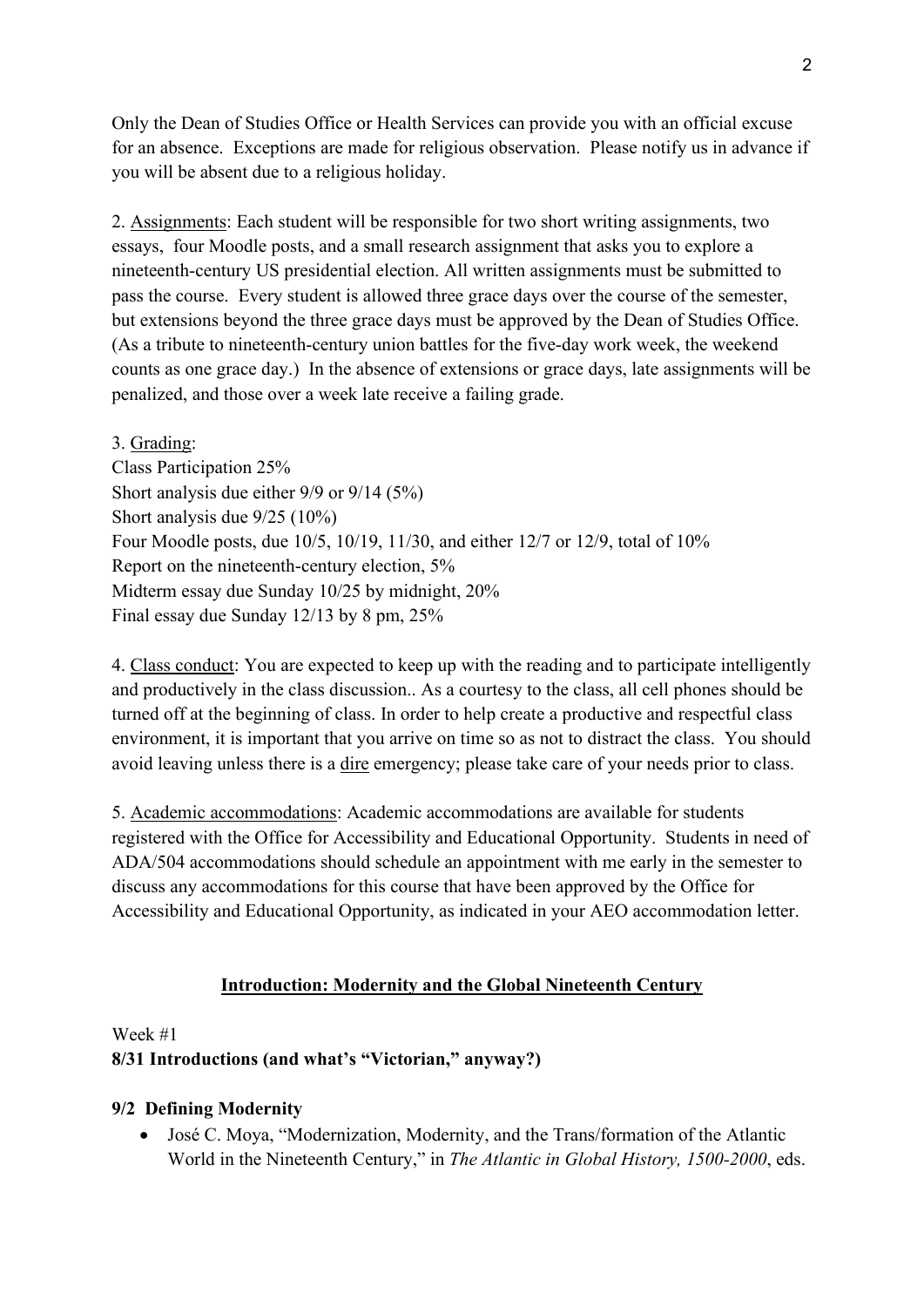Jorge Cañizares-Esguerra and Erik R. Seeman (Upper Saddle River, NJ: Pearson, 2007), 179-198.

# **Slavery, Freedom, and Citizenship**

#### **9/4 Global Slave Trade**

- Andrew Kahn and Jamelle Bouie, "The Atlantic Slave Trade in Two Minutes," *Slate*  (June 25, 2015)[:](http://www.slate.com/articles/life/the_history_of_american_slavery/2015/06/animated_interactive_of_the_history_of_the_atlantic_slave_trade.html) [www.slate.com/articles/life/the\\_history\\_of\\_american\\_slavery/2015/06/animated\\_inter](http://www.slate.com/articles/life/the_history_of_american_slavery/2015/06/animated_interactive_of_the_history_of_the_atlantic_slave_trade.html) active of the history of the atlantic slave trade.html.
- British protesters topple statue of Edward Colston on June 7, 2020: [www.youtube.com/watch?v=04NXGb1pA6g.](https://www.youtube.com/watch?v=04NXGb1pA6g)
- "272 Slaves Were Sold to Save Georgetown: What does it Owe Their Descendants?["](https://www.nytimes.com/2016/04/17/us/georgetown-university-search-for-slave-descendants.html) [www.nytimes.com/2016/04/17/us/georgetown-university-search-for-slave](https://www.nytimes.com/2016/04/17/us/georgetown-university-search-for-slave-descendants.html)[descendants.html.](https://www.nytimes.com/2016/04/17/us/georgetown-university-search-for-slave-descendants.html)
- *Th[e](https://slaveryarchive.georgetown.edu/) Georgetown Slavery Archive* <https://slaveryarchive.georgetown.edu/> (browse)
- Ronjaunee Chatterjee, Alicia Mireles Christoff, and Amy R. Wong, "Undisciplining Victorian Studies," *Los Angeles Review of Books*, July 10, 2020, [lareviewofbooks.org/article/undisciplining-victorian-studies/.](https://lareviewofbooks.org/article/undisciplining-victorian-studies/)
- Recommended: *The New York Times, The 1619 Project*: [www.nytimes.com/interactive/2019/08/14/magazine/1619-america-slavery.html.](https://www.nytimes.com/interactive/2019/08/14/magazine/1619-america-slavery.html) (Browse.)

#### Week #2

# **9/7 Labor Day: no class meeting. (Celebrate the heroic struggles of the nineteenthcentury working class!)**

## **9/9 Revolutionary Principles [FIRST 2-PAGE ANALYSIS DUE TODAY OR 9/14]**

- "The Declaration of Independence" (1776), *America's Founding Documents,* [www.archives.gov/founding-docs/declaration-transcript.](https://www.archives.gov/founding-docs/declaration-transcript)
- "The Declaration of the Rights of Man," (1789), in Lynn Hunt, *The French Revolution and Human Rights: A Brief Documentary History* (Boston: Bedford St. Martin's, 1996), 77-79.
- Excerpt from Haitian Constitution of 1805, from Sue Peabody and Keila Grinberg, eds., *Slavery, Freedom, and the Law in the Atlantic World: A Brief History with Documents* (Boston: Bedford St. Martin's, 2007), 193-196.

## **9/11 From Subjects to Citizens**

- Thomas Paine, *The Rights of Man* (1791), selected in Walter L. Arnstein, ed., *The Past Speaks: Sources and Problems in British History*, *vol. II: Since 1688*, 2nd ed. (Lexington, MA: D. C. Heath and Company, 1993), 127-133.
- Introduction, "The Civil Code" (1803): Book 1, Chapter 1, no. 7-16, "On the Enjoyment of Civil Rights"; and Title V, Chapter VI, no. 212-226, "On the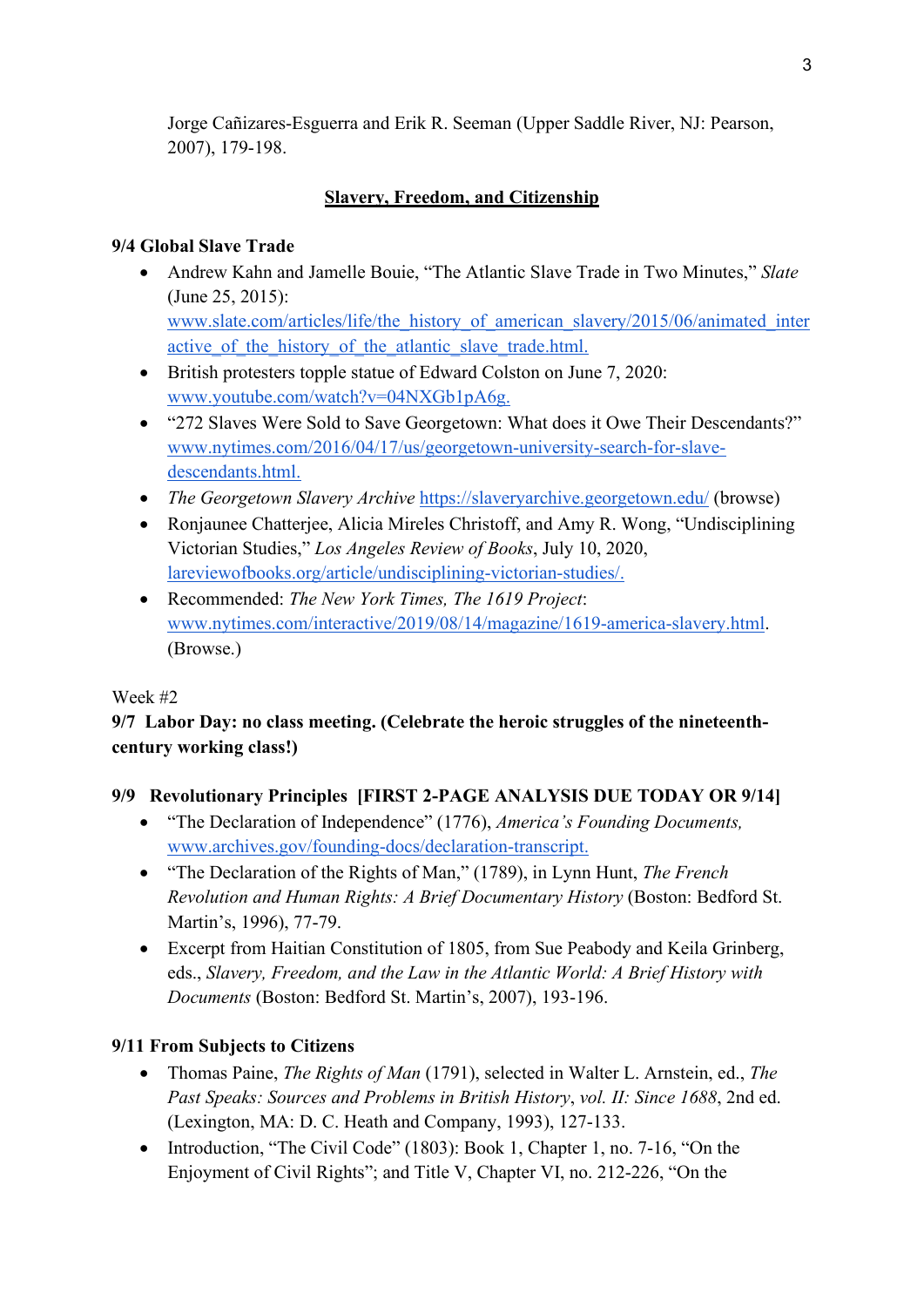Respective Rights and Duties of Married Persons," *Napoleonic Code*. Go to: [www.napoleon-series.org/research/government/code/book1/c\\_title01.html#chapter1.](https://www.napoleon-series.org/research/government/code/book1/c_title01.html#chapter1)

- "The Sphere of Woman: Translated from the German of Goethe, *Godey's Lady's Book*, March 1850," in *At Home in Nineteenth-Century America* (New York: New York University, 2015), ed. Amy Richter, 33-36.
- "Declaration of Sentiments," Seneca Falls (1848), National Park Service, [www.nps.gov/wori/learn/historyculture/declaration-of-sentiments.htm.](https://www.nps.gov/wori/learn/historyculture/declaration-of-sentiments.htm)

#### Week #3

# **9/14 Slavery, Commodities, and Capitalism in the Caribbean [FIRST 2-PAGE ANALYSIS DUE TODAY IF NOT TURNED IN ON 9/9]**

- Mary Prince, *A History of Mary Prince, a West Indian Slave* (London: F. Westley and A. H. Davis, 1831), [www.gutenberg.org/files/17851/17851-h/17851-h.htm.](https://www.gutenberg.org/files/17851/17851-h/17851-h.htm)
- Matthew Lewis, *Journal of a West India Proprietor, Kept During a Residence in the Island of Jamaica* (London: J. Murray, 1835), 203-207.
- Sidney Mintz, *Sweetness and Power: The Place of Sugar in Modern History* (New York: Penguin Books, 1985), 53-59.

## **9/16 Slavery, Family, and Freedom: A Story from the Caribbean**

• Victor Séjour, "The Mulatto," trans. Andrea Lee, in *The Multilingual Anthology of American Literature* (New York: New York University Press, 2000), 146-181.

# **9/17 Russia: War, Serfdom, and Revolution / Charles Arndt III, Department of Russian Studies. NOTE: This guest lecture will be on Zoom at 7pm on Thursday, September 17.**

- Mikhail Lermontov, "Borodino," trans. Robin Kallsen[,](https://lyricstranslate.com/en/%D0%B1%D0%BE%D1%80%D0%BE%D0%B4%D0%B8%D0%BDo-borodino-rhyming.html) [lyricstranslate.com/en/%D0%B1%D0%BE%D1%80%D0%BE%D0%B4%D0%B8%](https://lyricstranslate.com/en/%D0%B1%D0%BE%D1%80%D0%BE%D0%B4%D0%B8%D0%BDo-borodino-rhyming.html) [D0%BDo-borodino-rhyming.html.](https://lyricstranslate.com/en/%D0%B1%D0%BE%D1%80%D0%BE%D0%B4%D0%B8%D0%BDo-borodino-rhyming.html)
- Excerpts from Leo Tolstoy's novel *War and Peace,* trans. George Gibian (New York: W. W. Norton, 1996).
- Excerpt from Philippe-Paul de Ségur, "The Army Enters Moscow," in *Defeat: Napoleon's Russian Campaign* (New York: NYRB Classics, 2008), trans. J. David Townsend, 89-103.
- Excerpt on serfdom from Alan Palmer, *Russia in War and Peace* (New York: Macmillan, 1972).

# **Empires, Markets, Migration**

## Week #4

# **9/21 Empire and the Global Movement of Laborers**

- Captain and Mrs. E. Swinton, *Journal of a Voyage with Coolie Emigrants, from Calcutta to Trinidad* (London: A.W. Bennett, 1859).
- Edward Mellilo and Thomas Wilkins, "The Pacific Century Revisited: Historical and Contemporary Perspectives" (read introduction and "From Coffin to the Stove"),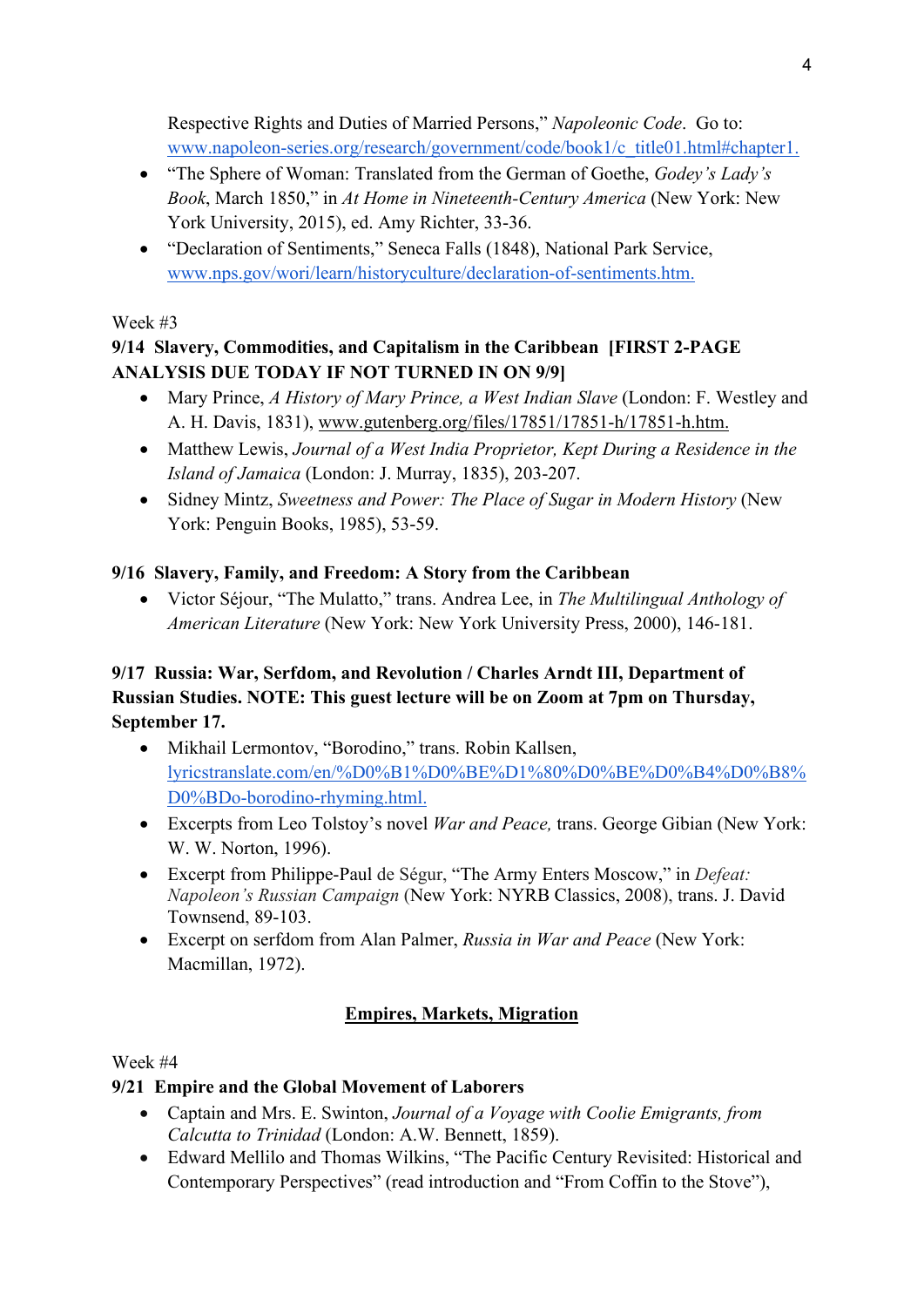*Pacific Rim Report* 49 (August 2007), [https://www.usfca.edu/sites/default/files/pdfs/report-49.pdf.](https://www.usfca.edu/sites/default/files/pdfs/report-49.pdf)

- "Roger Casement's Congo Report" (1904), in D.C.R.A. Goonetilleke, ed., Joseph Conrad, *Heart of Darkness* (Toronto: Broadview, 1999), 208-215.
- Alice Harris Congo photographs. (Moodle).
- Global Migration Map. (Moodle).

# **9/23 Free Markets in a Global Context: The Opium Wars / Wayne Soon, Dept. of History. Note: This guest lecture will take place on Zoom.**

• "The First Clash with the West: Palmerston's Declaration of War," in Janet Chen, Pei-Kai-Cheng and Michael Lestz, eds., *The Search for Modern China: A Documentary Collection* (New York: W.W. Norton, 1999), 94-110.

# **9/25 Immigrant Narratives [SECOND TWO-PAGE ANALYSIS DUE TODAY]**

- Review background on the Page Act (1875) and Chinese Exclusion Act (1882) on the AAPF website: [aapf.org/chinese-exclusion-act.](https://aapf.org/chinese-exclusion-act)
- "Confession of a Chinese Slave-Dealer," from Judy Yung, *Unbound Voices: A Documentary History of Chinese Women in San Francisco* (Berkeley: University of California Press, 1999), 144-153; read also, from the same volume, the *headnotes only (in italics)* from "A Stain on the Flag," 124-28, and "The Chinese Woman in America" 154-58. (Remainder of those pieces are available for further exploration and research.)
- Sui Sin Far, "In the Land of the Free" and "The Americanizing of Pau Tsu" from *Mrs. Spring Fragrance and Other Writings*, eds. Amy Ling and Annette White-Parks, (Urbana Champaign: University of Illinois Press, 1995), 83-101.

## **Industrialization and "Progress"**

## Week #5

## **9/28 Industrialization and Factory Conditions**

- "Rules for Workers in the Foundry and Engineering Works of the Royal Overseas Trading Company, Berlin, 1844," in Andrew Evans, Merry Wiesner, et al, *Discovering the Western Past: A Look at the Evidence, Volume II: Since 1500*  (Cengage Learning: Stamford, CT, 2015), 152-154.
- "Evidence on the Employment of Children: No. 116--Sarah Gooder," in Children's Employment Commission, *First Report of the Commissioners, Mines*, Parliamentary Papers (1842), 252-253.

## **9/30 Workers' Voices**

- Selections from *The German Worker: Working-Class Autobiographies from the Age of Industrialization* (Berkeley: University of California Press, 1987), ed. and trans. Alfred Kelly, ASSIGNMENTS TBA:
	- "Ottilie Baader, Seamstress," 64-74.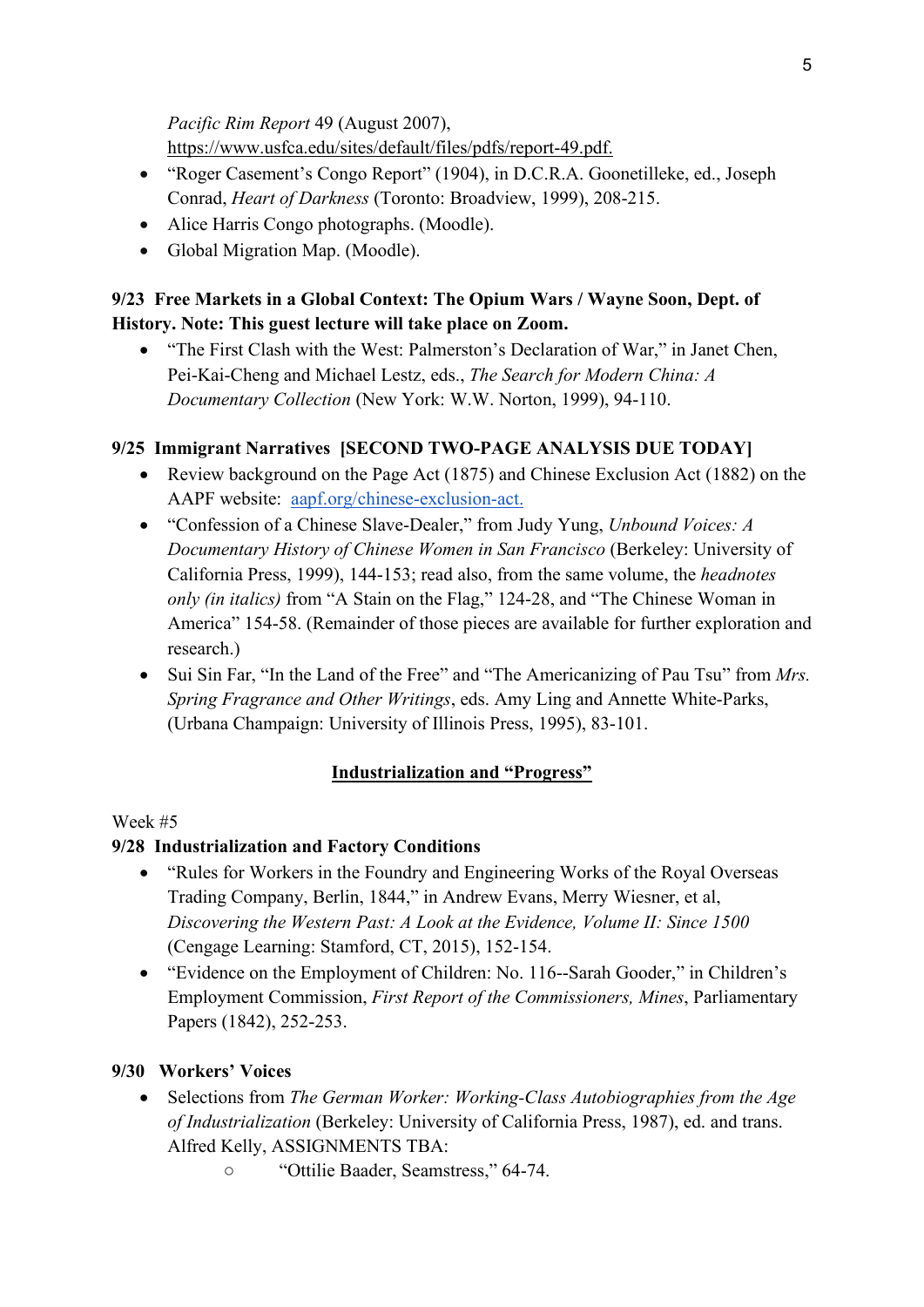- "Doris Viersbeck, Cook and House Maid," 135-159.
- "Franz Rehbein, Farm Worker," 188-203.
- "Lucy Luck, *Straw-Plait Worker*," in John Burnett, ed., *Useful Toil: Autobiographies of Working People from the 1820s to the 1920s* (New York: Penguin Books, 1984), 67-77.
- "Leisure Hours of Mill Girls" in *The Lowell Offering*, Series II. Volume 2, 1842, 60- 79, [https://catalog.hathitrust.org/Record/011570066.](https://catalog.hathitrust.org/Record/011570066)

## **10/2 Female Producers, Gentleman Consumers**

● Herman Melville, "The Paradise of Bachelors and the Tartarus of Maids" (1855), Electronic Text Center, The University of Virginia Library, [https://web.archive.org/web/20080212160122/http://etext.lib.virginia.edu/toc/modeng](https://web.archive.org/web/20080212160122/http:/etext.lib.virginia.edu/toc/modeng/public/MelPara.html) [/public/MelPara.html.](https://web.archive.org/web/20080212160122/http:/etext.lib.virginia.edu/toc/modeng/public/MelPara.html)

# Week #6

# **10/5 Marxism**

- *Communist Manifesto* (1848). Please read Engels's 1888 Preface to the English Edition and sections I, II, and IV of the *Communist Manifesto* (skip/skim section III, "Socialist and Communist Literature," which is a critique of existing socialist groups). In the Penguin Classic edition ordered for our class, this will be pages 199-204, 218- 244, 257-258.
- OPTIONAL Film: *The Young Karl Marx* (2018). (Moodle). *Required Moodle post due before class.*

# **10/7 NO CLASS--COMMUNITY CARE DAY**

## **10/8 French Socialist Feminism / Kathleen Hart, Department of French and Francophone NOTE: This guest lecture will be on Zoom, on Thursday, October 8 at 7pm.**

● "The Tribune of Women," in *Feminism, Socialism and French Romanticism*, eds., Claire Goldberg Moses and Leslie Wahl Rabine (Bloomington, Indiana University Press, 1993), 282-289.

# **Evolution, Empire, and Technology**

## Week #7

## **10/12 Global Disease and Medicine / Lydia Murdoch, Department of History**

- "Vaccination," in *A Domestic Guide to Mothers in India*, 2nd ed. (Bombay: American Mission Press, 1848), 77-80.
- "Vaccination," in Georgiana Kingscote, *The English Baby in India and How to Rear It* (London: J. & A. Churchill, 1893), 37-42.

# **10/14 Charles Darwin and His Legacies / Kathleen Susman, Department of Biology. Note: This guest lecture will take place on Zoom.**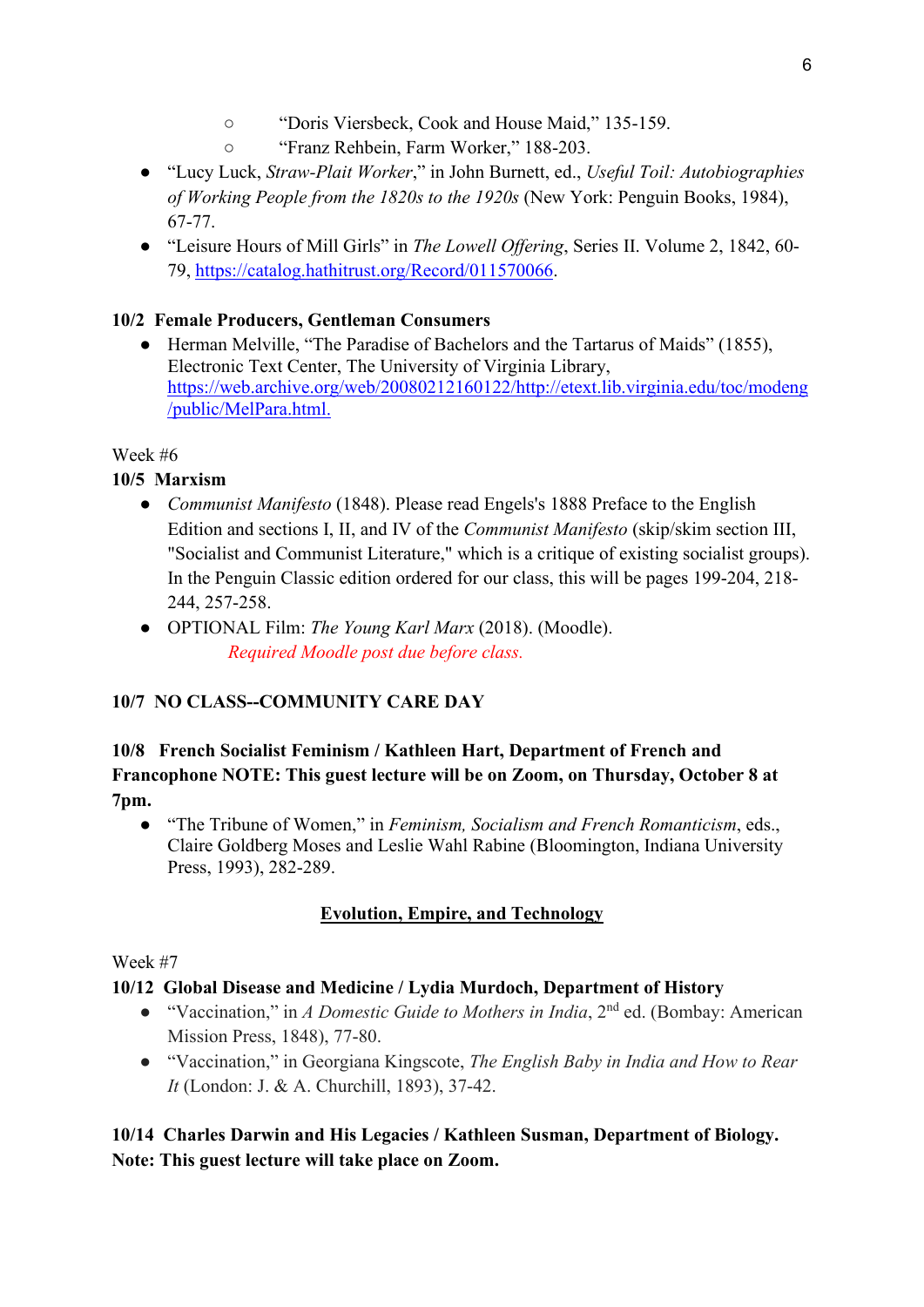- Darwin, chapter 15, *Origin of Species* (1859)*,* in *Darwin: A Norton Critical Edition,*  Philip Appleman, ed. (New York: W. W. Norton & Company, 1970), 1st ed., 175- 199. (Skim.)
- Selections from *The Descent of Man,* in *Darwin: A Norton Critical Edition,* Philip Appleman, ed. (New York: W. W. Norton & Company, 2001), 3rd. ed., 234-236, 252- 254. (Skim except for the last paragraph!)

## **10/16 Darwin and Eugenics in the British and American Context**

- Diane Paul and James Moore, "The Darwinian Context: Evolution and Inheritance" in *The Oxford Handbook of the History of Eugenics*, eds. Alison Bashford and Philippa Levine (Oxford University Press, 2010), pages 27-42.
- Edward A. Ross, "The Causes of Race Superiority," *The Annals of the American Academy of Political and Social Science*, vol. 18, no. 1, 1901, pp. 67–89. (Skim; read carefully the last pages on "race suicide.")

#### Week #8

## **10/19 Popularizing Darwin: Sherlock Holmes, Race, and Empire**

● Sir Arthur Conan Doyle, *The Sign of Four* (1890), in *Sherlock Holmes: Selected Stories*, edited by Barry McCrae, 3-101. Oxford: Oxford University Press, 2014. *Required Moodle post due before class.*

#### **10/21 What the Railroad Brought Us**

● William Cronon, "Pricing the Future: Grain," from *Nature's Metropolis: Chicago and the Great West* (New York: W. W. Norton, 1991), 97-147.

## **10/23 Railroads, Empire, and Global Finance**

- Caleb Tuke, "Railroads of Change in Mexico and India," *Edges of Empire* (April 30, 2015)*,* [https://people.smu.edu/knw2399/2015/04/30/749/#\\_ftn1.](https://people.smu.edu/knw2399/2015/04/30/749/#_ftn1)
- Michael Adas, "Machine as Civilizer," from *Machines as the Measure of Men* (1989), reprinted in *European Imperialism, 1830-1930: Climax and Contradiction* (Boston: Houghton Mifflin, 1999), edited by Alice L. Conklin and Ian Christopher Fletcher, 67-74.
- Railroad/telegraph images (Moodle):

○ "The Modern Colossus of Railroads" (Vanderbilt, Gould, Fields) (1878).

- Rhodes Colossus "From Cape Town to Cairo," *Punch* (1892).
- Railway Stations and Advertising:

[www.bl.uk/learning/timeline/large106197.html.](http://www.bl.uk/learning/timeline/large106197.html)

○ Currier & Ives, "Across the Continent":

[faculty.washington.edu/lnash/221/wward\\_empire.html.](http://faculty.washington.edu/lnash/221/wward_empire.html)

## **\*\* SHORT ESSAY DUE SUNDAY 10/25 BY MIDNIGHT\*\***

## **Commodities and Globalizing Culture**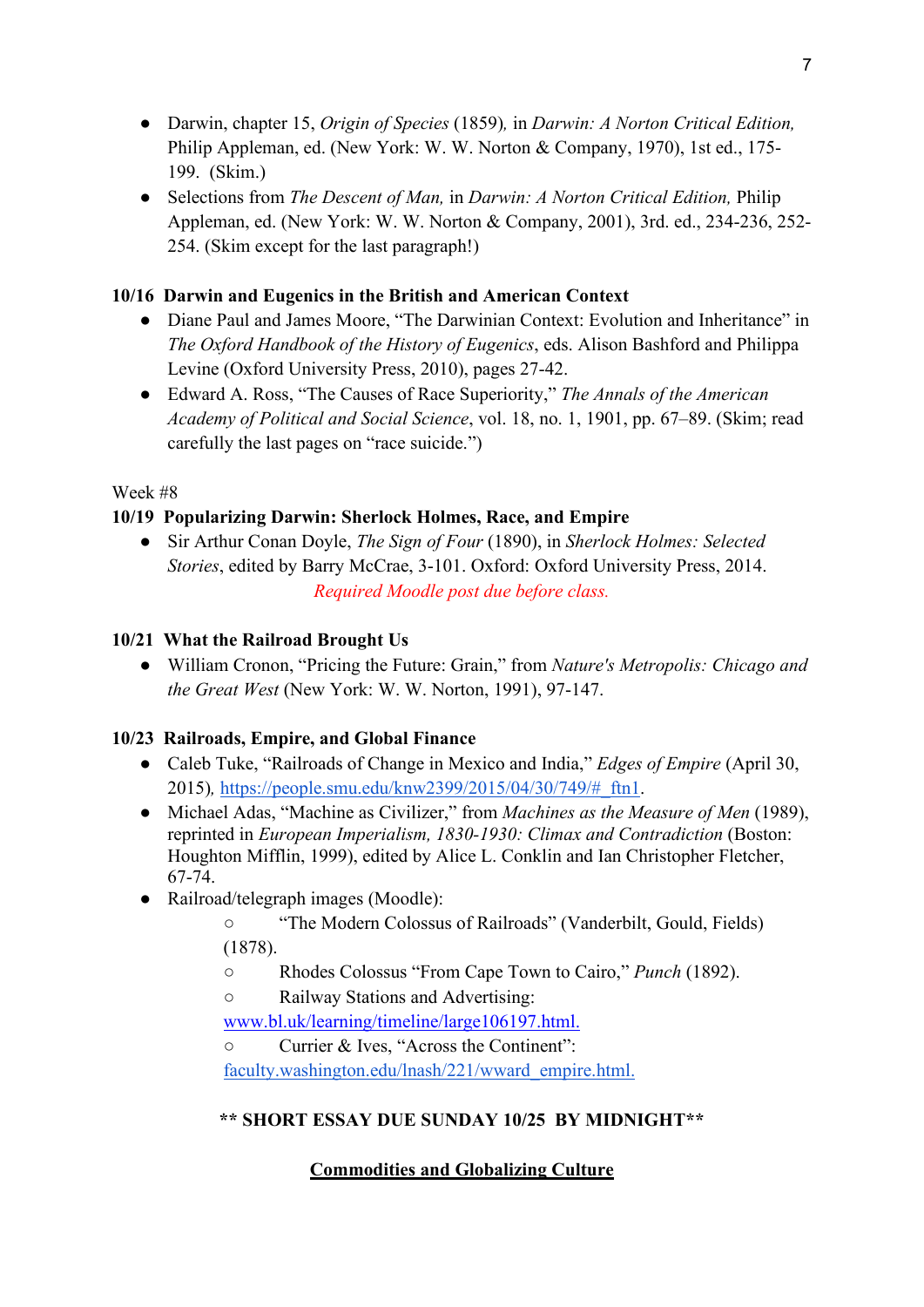Week #9

#### **10/26 Commodifying the Other: Sara Baartman**

- Film: *The Life and Times of Sara Baartman: The "Hottentot Venus"* (1998), directed by Zola Maseko. (link on Moodle)
- Clifton Crais and Pamela Scully, "Introduction," *Sara Baartman and the Hottentot Venus: A Ghost Story and a Biography* (Princeton: Princeton University Press, 2009), 1-6.

#### **10/28 World Fairs**

- John Rennie Short, "Mega-Events: Urban Spectaculars and Globalization," in *International Handbook of Globalization and World Cities* (Cheltenham, UK, Northampton, MA: Edward Elgar Publishing, 2012), eds. Ben Derudder, Michael Hoyler, et al.,188-192.
- Ida B. Wells, et al, *The Reason Why the Colored American is Not in the World's Columbian Exposition* (Chicago, 1893); assignments TBA: digital.library.upenn.edu/women/wells/exposition/exposition.html.
- Browse images of the Chicago World's Fair: worldsfairchicago1893.com/ (more on Moodle).

## **10/30 Nineteenth-Century Photography and the Classification of Humanity / Brian Lukacher, Department of Art History. Note: This guest lecture will take place on Zoom.**

- Zahid R. Chaudhary, *Afterimage of Empire: Photography in Nineteenth-Century India* (Minneapolis: University of Minnesota Press, 2012), excerpt from "Introduction: Sensation and Photography," 1-12: books.google.com/books?id=RSjgANSSMOgC&pg=PA1&source=gbs\_toc\_r&cad=3 #v=onepage&q&f=false.
- (Optional) For introductory information on early photographic processes, see: www.nms.ac.uk/explore-our-collections/stories/science-and-technology/victorianphotography/victorian-photography/victorian-photographic-techniques/.

#### **Politics and Memory in Nineteenth-Century America**

*A brief electoral interlude in honor of Nov. 3 and the people around the globe who struggled for Emancipation and voting rights throughout the nineteenth century*

Week #10

#### **11/2 Elections in America: the 1850s and the 1890s**

#### **11/4 Emancipation in a Global Context**

● Thomas Bender, "Freedom in an Age of Nation-Making," from *A Nation Among Nations:* 

 *America's Place in World History* (New York: Hill and Wang, 2006), 116-181.

(Moodle)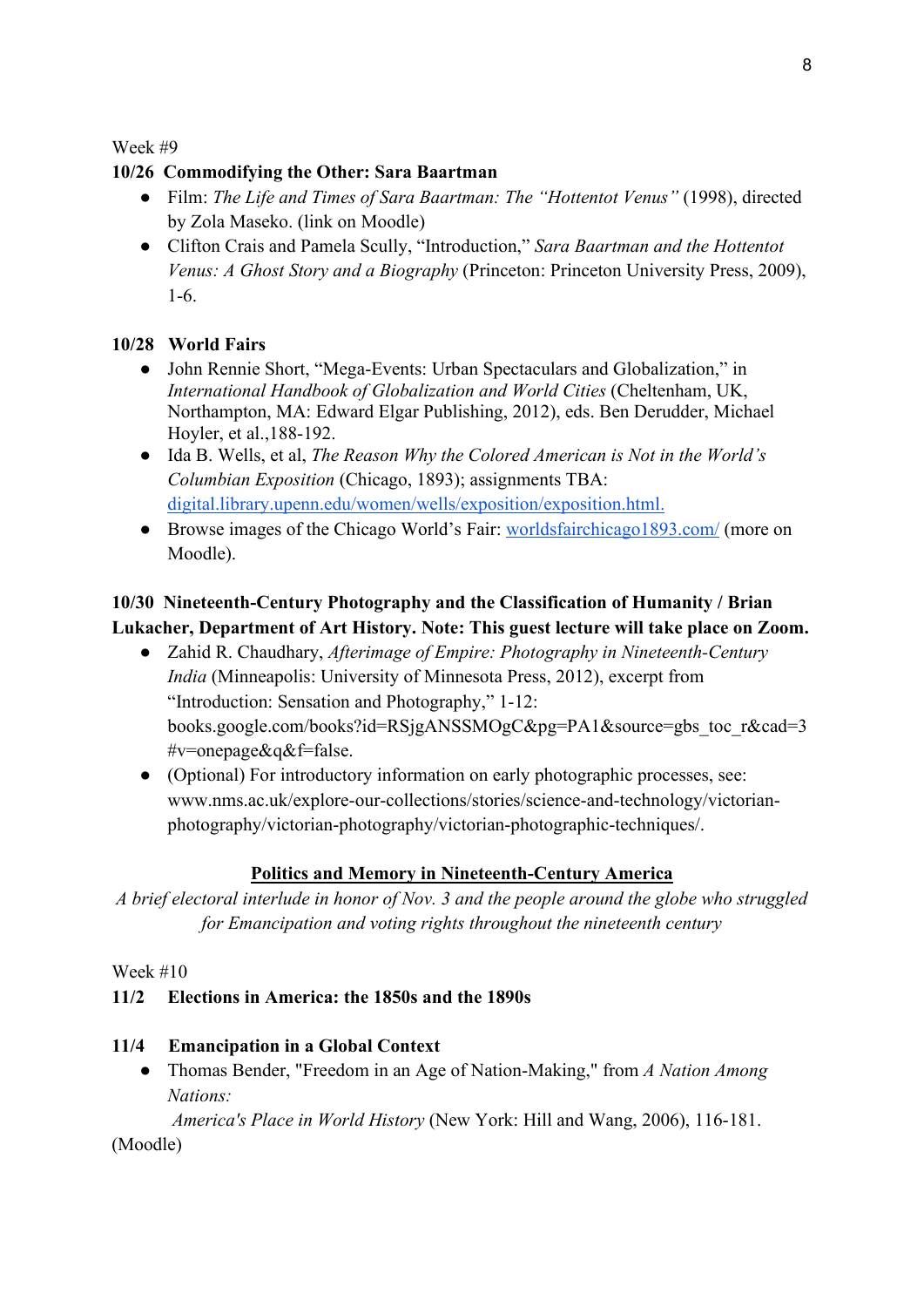#### **11/6 Discussion of Bender, "Freedom," continued**

#### **Public and Private: Urban Culture and Domestic Spheres**

#### Week #11

#### **11/9 Building the Modern City**

- David Harvey, "Consumerism, Spectacle, and Leisure," in *Paris: Capital of Modernity* (London: Routledge, 2003), 209-224.
- Friedrich Engels, "Industrial Manchester," selection from *The Condition of the Working Class in England* (1845), at the Modern History Sourcebook: www.fordham.edu/halsall/mod/1844engels.html.

#### **11/11 The Urban Flaneur**

- Edgar Allan Poe, "The Man of the Crowd," in *Edgar Allan Poe: Poetry, Tales, and Selected Essays* (New York: Library of America, 1996), ed. by Patrick Quinn and G.R. Thompson, 388-396.
- Charles Baudelaire, selection from *The Painter of Modern Life and Other Essays*, trans. and ed. by Jonathan Mayne (London: Phaidon Press, 1964), 5-13. (Skim, focus on figure of the flaneur and read the first paragraph of the section on "Modernity.")
- Images of Women in the City (Moodle).

## **11/13 "Another Civilization under Britannia's Umbrella: Architecture as a Sensuous Modernity in the Lagos Colony" (1860s -1910s) / Adedoyin Teriba, Department of Art. Note: This guest lecture will take place on Zoom.**

● Adedoyin Teriba, "The Return to the Motherland: Afro-Brazilians' Architecture and Societal Aims in Colonial West Africa," in *Design Dispersed: Forms of Migration in Flight*, eds. Burcu Dogramaci and Kerstin Pinther (New York: Columbia University Press, 2019), 233-247.

#### Week #12

#### **11/16 Costume and Performance in Nineteenth-Century Jamaica / Kenisha Kelly, Department of Drama. Note: This guest lecture will take place on Zoom.**

• Readings TBA

#### **11/18 Separate Spheres and Domesticity**

- Review "The Sphere of Woman," from *Godey's Lady's Book* (discussed on 9/9).
- Isabella Beeton, *Mrs. Beeton's Book of Household Management* (London: Cassell & Co., 2000; London: S. O. Beeton, 1861). (Read first paragraph, "As with a Commander of an Army," then skim from 2-20.)
- Higuchi Ichiyo, "The Thirteenth Night" (1895), from *In the Shade of Spring Leaves: The Life and Writing of Higuchi Ichiyo, a Woman of Letters in Meiji Japan*, trans. Robert Lyons Danly (New Haven: Yale University Press, 1981), 241-253.